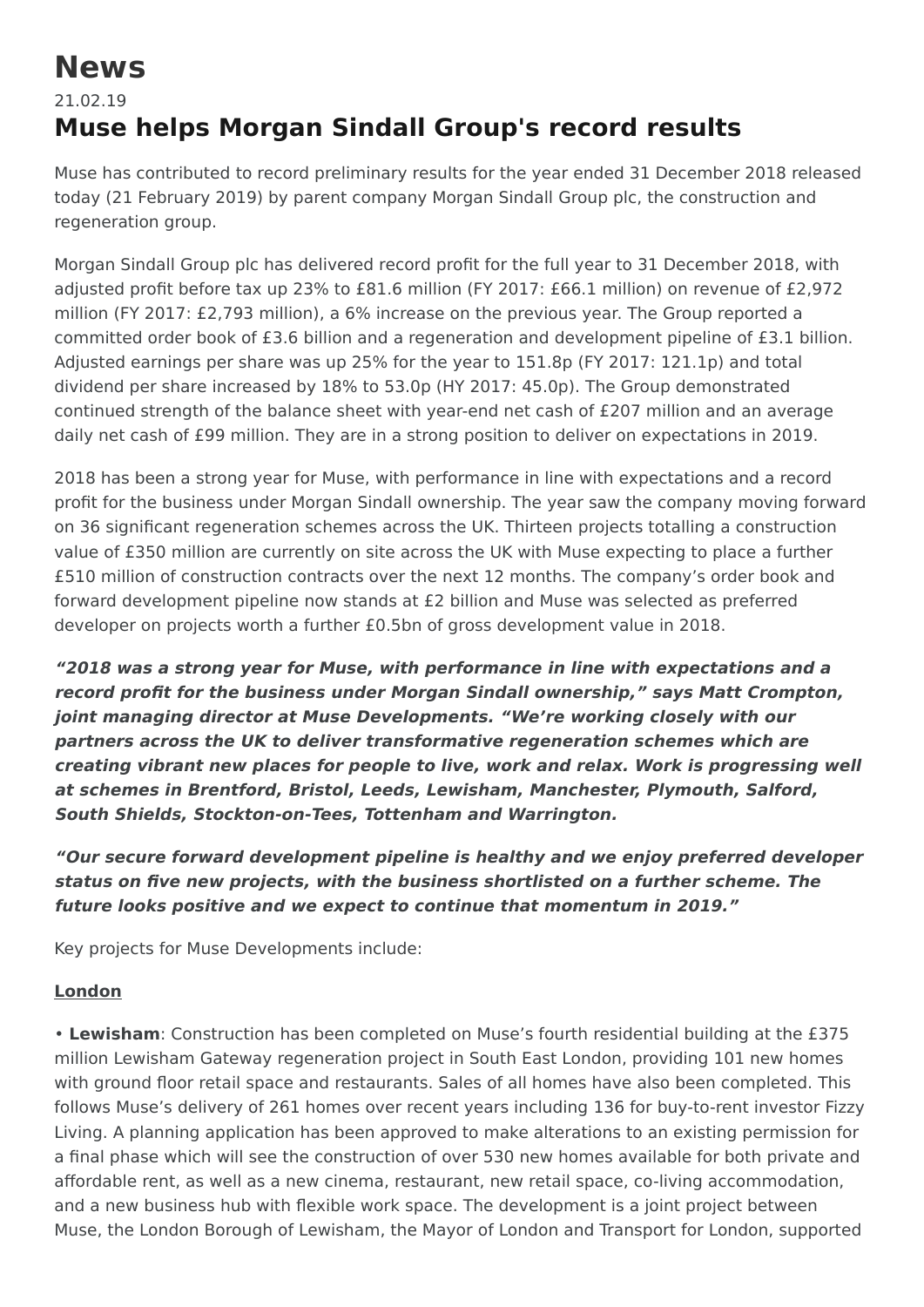by Homes England.

• **Brixton**: Construction has completed on 120 new homes with 40 per cent affordable, along with new restaurant and retail space at the £160 million Your New Town Hall regeneration project Muse is delivering in partnership with the London Borough of Lambeth and open market sales are progressing well. This follows the refurbishment of the Grade II-listed town hall and completion of a new 120,000 sq ft civic office and customer service centre.

# **South East**

• **Basingstoke**: Last year Muse obtained detailed planning permission for a 45,000 sq ft office building at Basing View, and a pre-let to major local employer is being progressed. Muse further secured outline permission for an additional 40,000 sq ft office on an adjacent site which will provide a future supply of modern offices in Basingstoke. A land sale to Village Urban Resorts for a business class hotel was also been completed in 2018 with construction now under way.

#### **South West**

• **Plymouth**: Construction has passed the half-way point at Quadrant Wharf, a £30 million harbourside development of 137 new one, two- and three-bedroom apartments and split-level homes at English Cities Fund's Millbay regeneration scheme. Sales have also been launched with the first new homes, which are now being reserved, due for completion in Autumn 2019. The wider Millbay regeneration project is a mix of residential, leisure, business and civic development, with high quality public spaces and direct access to the waterfront. Planning permission has been granted for the next phase comprising 58 homes, a 126-bedroom hotel and ground floor restaurant/retail/leisure space facing the King Point Marina. There is also an extra care scheme by the Abbeyfield Society under construction, which will hold 80 units, along with community space. Lead developer English Cities Fund is a joint venture between Muse, Legal & General and Homes England.

#### **North West**

• **Salford**: Two new developments at Chapel Street - Plots E7/8 and Adelphi - are due to start this year. Both will complement existing residential schemes, Carpino Place, Timekeepers Square and Vimto Gardens. At New Bailey, Stanley Street multi-storey car park which offers 635 new spaces in the city, has now completed. Construction has started on Two New Bailey, a 180,000 sq ft Grade A office building due for completion in 2020, and Three New Bailey, a 157,000 sq ft office development which HM Revenue & Customs is taking on a 25-year lease. The scheme which is being forward funded by Legal & General, is due to complete in 2021, along with Riverside House an 11,000 sq ft office scheme due for completion in May this year. Also at New Bailey, a third Buildto-Rent building at The Slate Yard that will provide 199 one-, two- and three-bedroom apartments, is also under way.

• **Warrington**: The £107 million Time Square leisure development in the town centre is progressing ahead of schedule. The next phase which is well under way, will provide a 2,500-seat multi-screen Cineworld cinema, a 42,000 sq ft market hall, family friendly restaurants, new Council offices, retail units and a new public square.

## **Yorkshire & North East**

• **Stockton-on-Tees**: Construction is nearing completion on a third phase of 82 new two-, threeand four-bedroom homes at the Infinity Riverside residential scheme in Northshore - a 56-acre,